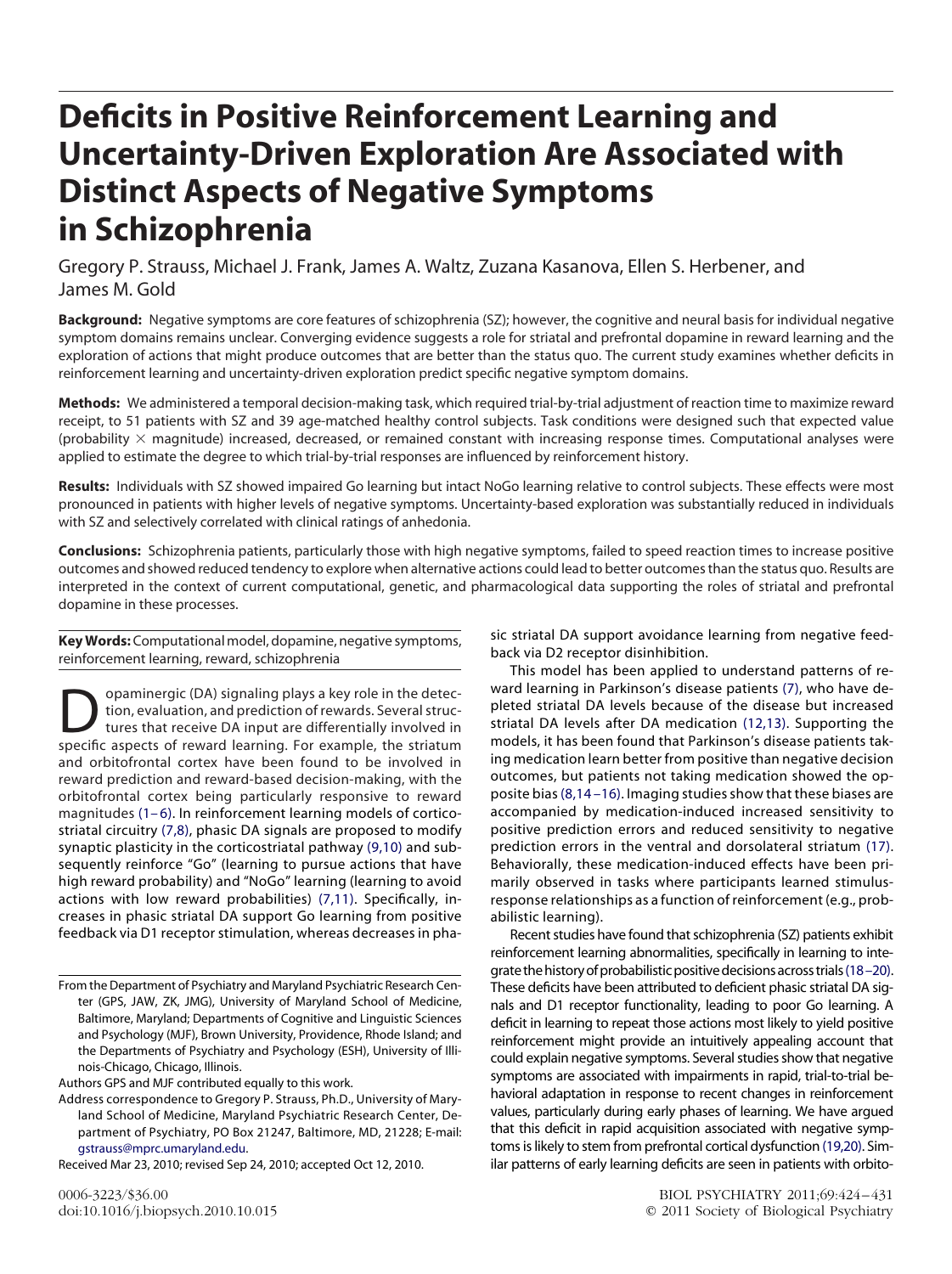frontal damage [\(21\)](#page-7-0) and in healthy participants with the val/val genotype of the catechol-*O*-methyltransferase (COMT) gene [\(15\),](#page-7-0) who have reduced prefrontal (and particularly, orbitofrontal) DA levels (22). However, relationships have also been reported between negative symptoms and deficient reward-related blood oxygen level dependent activity in basal ganglia (BG) structures. These changes in BG blood oxygen level dependent signal do not themselves necessarily indicate that the BG are the source of the deficits. For example, reduced top-down input from orbitofrontal cortex to BG during reward would result in reduced BG activations. Thus, the neural underpinnings of reinforcement learning deficits and negative symptoms are at present unclear.

In the current study, we examined reinforcement learning in SZ with a task that required subjects to modulate the response time of a single motor response, where both reinforcement probabilities and magnitudes varied as a function of reaction time (RT) [\(23\).](#page-7-0) Behavioral task conditions were designed to assess Go learning, NoGo learning, and relative sensitivity to reward frequency versus magnitude.

Computational modeling was performed in an effort to obtain a richer understanding of the behavioral findings. The modeling approach allows us to assess the degree to which participants adjust response times as afunction of positive and negative prediction errors across all four of the task conditions (not solely in the conditions where it ismost advantageous to do so), while distinguishing thesemeasures from several other components to RT adjustment in the task(captured by other model parameters).

We hypothesized, on the basis of theories suggesting that SZ is associated with abnormal DA signaling (high tonic DA but low phasic DA) and impaired D1 function in particular [\(25–26\),](#page-7-0) that SZ patients would fail to show relative speeding when rewards were most available for fast responses, and thus earlier responding results in betterthan-expected outcomes (i.e., positive prediction errors). Conversely, we hypothesized, on the basis of our previous findings [\(19\)](#page-7-0) and because patients were medicated with D2 antagonists, that SZ patients would show intact slowing as a function of negative prediction errors when early responses produced outcomes that were lower than expected on average. The latter interpretation is supported by computational simulations showing that D2 blockade enhances NoGo learning and RT slowing (see Wiecki *et al.* [\[27\]\)](#page-7-0) and recent demonstration that D2 blockade enhances NoGo learning in Tourette's syndrome patients [\(16\).](#page-7-0)

Evidence for such a pattern of spared sensitivity to negative outcomes, coupled with reduced ability to learn to approach responses leading to positive reinforcement could be considered a perfect neurobehavioral recipe for avolition and anhedonia. In light of previous studies indicating that reinforcement learning impairments are most severe in high negative symptom patients [\(28,29\),](#page-7-0) we therefore also examined the role of negative symptoms in Go and NoGo learning, with the prediction that high negative symptom patients would show the greatest Go learning impairment and comparatively intact NoGo performance. Alternatively, rather than resulting from reinforcement learning deficits per se, some aspects of negative symptoms might be characterized by a reduced tendency to appropriately explore alternative actions in the hope that they might produce better outcomes. Notably, the computations of outcome uncertainty used to guide exploration are thought to depend on neuromodulation within the prefrontal cortex [\(30 –32\).](#page-7-0) Accordingly, a recent genetic study with the same task used here showed that, consistent with striatal DA genetic effects on Go/NoGo learning, individual differences in uncertaintydriven exploration were predicted by COMT val/met genotype [\(32\).](#page-7-0) We thus applied the same computational analyses of trial-by-trial responses in the current study to investigate the prediction that patients would show not only differences in speeding and slowing as a function

of prediction errors but also whether they would exhibit uncertaintydriven exploration.

# **Methods and Materials**

# **Participants**

Participants included 51 patients meeting DSM-IV-TR criteria for SZ and 39 healthy control subjects (CN). The patients were recruited from the outpatient clinics at the Maryland Psychiatric Research Center and were studied during a period of clinical stability. All patients met DSM-IV diagnostic criteria for SZ or schizoaffective disorder. Consensus diagnosis was established with a best-estimate approach on the basis of medical records and confirmed with the Structured Clinical Interview for DSM-IV (SCID) [\(33\).](#page-7-0) All patients were receiving antipsychotic medications.

Control subjects were recruited through random digit dialing and word of mouth among individuals recruited through random digit dialing. All CN underwent a screening interview and denied lifetime and family history of psychosis and any active Axis I disorder on the SCID. All participants denied lifetime history of significant neurological conditions and recent substance abuse as determined by the SCID (none within 6 months). Upon entry to our subject pool, we routinely screen for substance use via urine toxicology testing. In the current study, targeted urine toxicology testing was performed in instances where there were suspicions of substance use. Patient and control groups did not significantly differ in age, parental education, gender, or ethnicity. Patients had fewer years of total education and lower Wechsler Abbreviated Scale of Intelligence estimated full-scale IQs than CN [\(Table 1\)](#page-2-0).

Schizophrenia patients were also divided into high (HI-NEG) and low negative (LOW-NEG) symptom groups on the basis of a median split on the Scale for the Assessment of Negative Symptoms (SANS) [\(34,35\)](#page-7-0) total score. The 22-item version of the SANS developed in the CONSIST clinical trial (Cognitive and Negative Symptoms in Schizo-phrenia Trial) was used [\(35\),](#page-7-0) which has fewer items than the original 30or 25-item version, with total scores ranging from 0 to 110. The three groups did not significantly differ on age, parental education, gender, or ethnicity; however, they did differ on IQ, such that CN had significantly higher IQ than both SZ groups. There were no differences in IQ between the HI-NEG and LOW-NEG patients. The HI-NEG and LOW-NEG patients significantly differed on the Brief Psychiatric Rating Scale negative symptom factor score, but not on positive symptoms, disorganization, or total scale score. HI-NEG and LOW-NEG patients were also prescribed a similar regimen of antipsychotic medications at the time of testing and did not differ on chlorpromazine (CPZ) equivalent dosage [\(36\)](#page-7-0) [\(Table 1\)](#page-2-0).

# **General Procedures**

The current tests were administered as part of a larger battery of reward-learning, symptom interview, and neuropsychological measures. For each subject, demographic, diagnostic, and symptom ratings were completed before administration of the neurocognitive evaluations. Symptom interviews included the SANS and Brief Psychiatric Rating Scale [\(37\).](#page-7-0) Patients and control participants recruited from the community received monetary compensation for participation. Study personnel administering the neurocognitive tasks included BAand MA-level research assistants.

#### **Temporal Utility Integration Task**

Participants completed the "temporal utility integration task" designed by Moustafa *et al.* [\(23\).](#page-7-0) In this task, subjects were presented a clock face, which had a single arm that made a full turn over the course of 5 sec. Participants were asked to press a button on a response pad at some point before the arm made a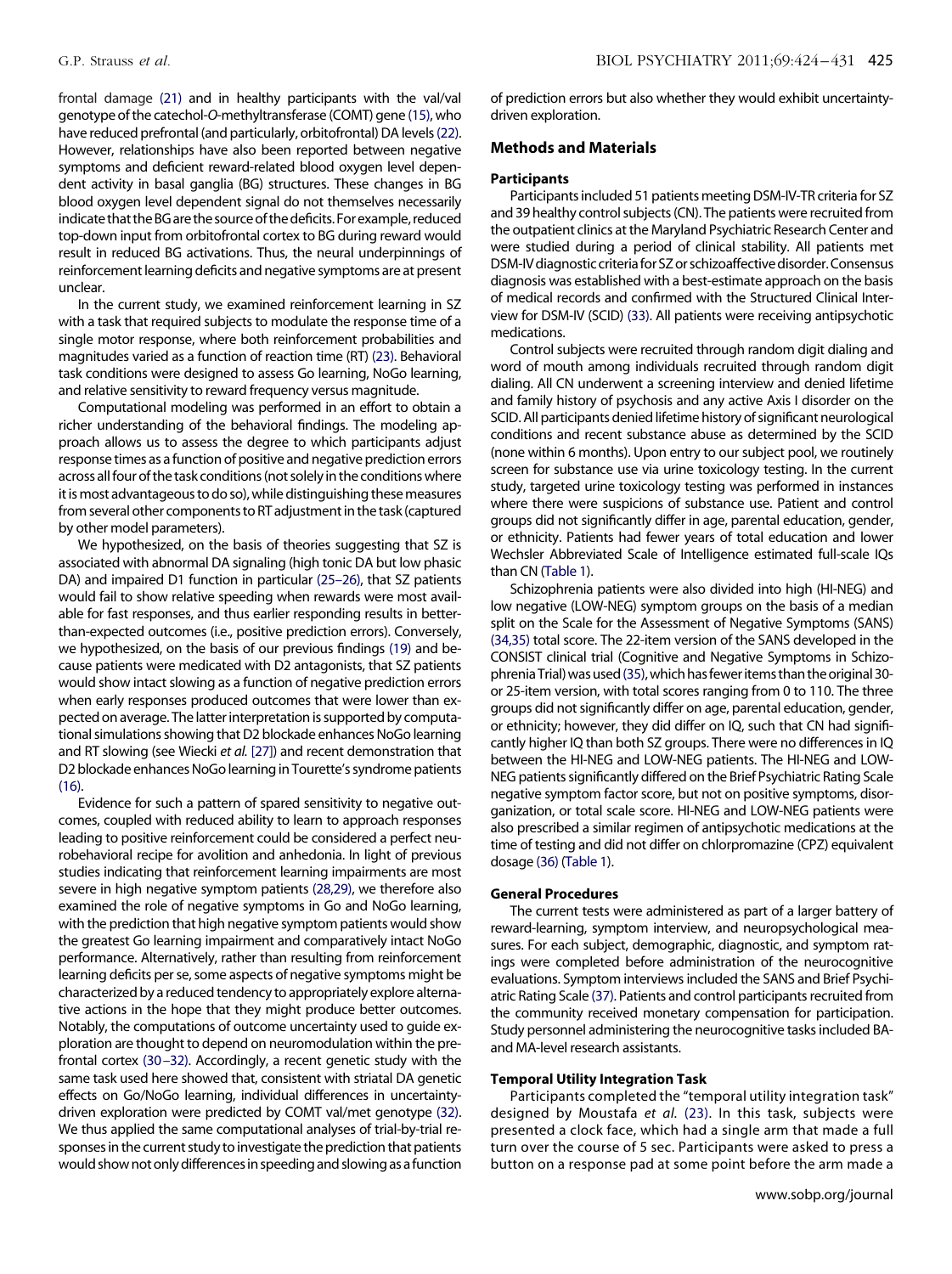<span id="page-2-0"></span>

| Table 1. Demographic and Clinical Characteristics of Patients and CN |  |
|----------------------------------------------------------------------|--|
|----------------------------------------------------------------------|--|

|                                           | $SZ (n = 51)$     | $CN (n = 39)$           | p         |  |
|-------------------------------------------|-------------------|-------------------------|-----------|--|
| Age                                       | 42.77 (10.08)     | 43.49 (10.68)           | $p = .74$ |  |
| Education                                 | 12.80 (2.27)      | 14.89 (2.06)            | p < .001  |  |
| <b>Parental Education</b>                 | 13.56 (3.07)      | 13.26 (2.26)            | $p = .67$ |  |
| WASI Estimated Full-Scale IO              | 96.86 (13.71)     | 113.13 (12.01)          | p < .001  |  |
| % Male                                    | 72.5%             | 66.7%                   | $p = .35$ |  |
| Ethnicity                                 |                   |                         | $p = .35$ |  |
| Caucasian                                 | 56.9%             | 64.1%                   |           |  |
| African-American                          | 35.3%             | 35.9%                   |           |  |
| Asian                                     | 2.0%              | .0%                     |           |  |
| Other                                     | .0%               | 5.9%                    |           |  |
|                                           | HI-NEG $(n = 25)$ | LOW-NEG ( $n = 24$ )    |           |  |
| Age $\sigma$                              | 41.29 (10.76)     | 45.47 (8.27)            | $p = .36$ |  |
| Education <sup><math>a</math></sup>       | 13.04 (2.55)      | 12.62 (2.06)            | p < .001  |  |
| Parental Education <sup>a</sup>           | 13.29 (10.76)     | 13.68 (8.27)            | $p = .82$ |  |
| WASI Estimated Full-Scale IO <sup>a</sup> | 96.92 (15.39)     | 96.08 (11.93)           |           |  |
| % Male <sup><math>a</math></sup>          | 75%               | 64%                     | $p = .71$ |  |
| Ethnicity <sup>a</sup>                    |                   |                         | $p = .08$ |  |
| Caucasian                                 | 60.0%             | 54.2%                   |           |  |
| African-American                          | 28.0%             | 41.7%                   |           |  |
| Asian                                     | 4.0%              | $.00\%$                 |           |  |
| Other                                     | 8.0%<br>4.2%      |                         |           |  |
| <b>Antipsychotic Medications</b>          |                   |                         |           |  |
| % Conventional                            | 4%                | 4%                      |           |  |
| % Atypical                                | 100%              | 96%                     |           |  |
| Clozapine                                 | 54%               | 56%                     |           |  |
| CPZ equivalent dosage                     | 578 (394)         | 462 (371)               | $p = .24$ |  |
| <b>BPRS Symptoms</b>                      |                   |                         |           |  |
| Negative                                  | 2.28(.84)         | 1.38(0.48)              | p < .001  |  |
| Positive                                  | 2.50(1.22)        | 2.48 (.99)              | $p = .77$ |  |
| Disorganized                              | 1.45(.71)         | 1.29(0.47)<br>$p = .35$ |           |  |
| Total                                     | 38.37 (9.30)      | 34.4 (6.70)             | $p = .09$ |  |

SZ, schizophrenia; WASI, Wechsler Abbreviated Scale of Intelligence; CPZ, chlorpromazine.

*a* Analyses conducted on high (HI-NEG) and low negative (LOW-NEG) symptom groups and healthy control (CN) groups. The most frequently used medication was clozapine, used alone ( $n=21$ ), in conjunction with risperidone ( $n=$ 6), or in conjunction with aripiprazole ( $n = 1$ ). Risperidone prescribed alone ( $n = 6$ ) or in conjunction with olanzapine  $(n = 2)$  was the second most frequently prescribed antipsychotic. Patients were also prescribed olanzapine ( $n = 8$ ), fluphenazine ( $n=1$ ), ziprasidone ( $n=2$ ), or quetiapine ( $n=3$ ). One patient was prescribed haloperidol in conjunction with quetiapine. Mean Brief Psychiatric Rating Scale (BPRS) scores indicated that patients experienced a moderate level of symptom severity at the time of testing: Total (mean = 36.34, SD = 8.26); Positive (mean = 2.42, SD = 1.10); Negative (mean = 1.73, SD = .71); Disorganized (mean = 1.41, SD = .51).

full turn. After each response, participants were informed whether they had won points and, if so, how many. The trial ended once the subject responded with the game pad or if the 5-sec duration elapsed and the subject did not respond. The intertrial-interval was set at 1 sec. Participants completed four separate conditions, each consisting of 50 trials, in which reward probability and magnitude varied as a function of time elapsed on the clock until response. In the three primary conditions (DEV, CEV, and IEV), the number of points (reward magnitude) increased, whereas the probability of receiving the reward decreased over time within each trial. Feedback was presented on the screen in the format of "You win XX points!" Functions within each condition were designed such that the expected value (probability  $\times$  magnitude) decreased (DEV), increased (IEV), or remained constant (CEV), across the 5-sec trial duration [\(Figure](#page-3-0) [1\)](#page-3-0). Thus, in the IEV condition, early responses yielded a small number of points (lower than expected on average), and the associated negative prediction errors should lead to NoGo learning and slowed responses. In contrast, early responses in the DEV condition yielded a higher number of points than expected and should therefore lead to Go learning/speeding. Slower re-

sponses in the IEV condition yielded more points on average, whereas in the DEV condition faster responses yielded more points.

We included, in addition to these primary conditions, a condition where expected value remains constant (like CEV) but reward probability increases and magnitude decreases as time elapses on the clock (i.e., the opposite to CEV). Because both CEV and CEV reversed (CEVR) have equal expected values across the entire clock face, any difference in response time in these two conditions can be attributed to potential bias of a participant to learn more about reward probability than about magnitude or vice-versa. Specifically, if a subject waits longer to respond in CEVR than in CEV, it can be inferred that the participant is risk averse, because they value higher probabilities of reward more than higher magnitudes of reward.

Order of condition (CEV, DEV, IEV, CEVR) was counterbalanced across participants, and a rest break was given between each of the conditions (i.e., after every 50 trials). At the beginning of each condition, subjects were instructed to respond at different times to find the interval on the clock that would allow them to win the most points; however, they were not told about the different rules for each condi-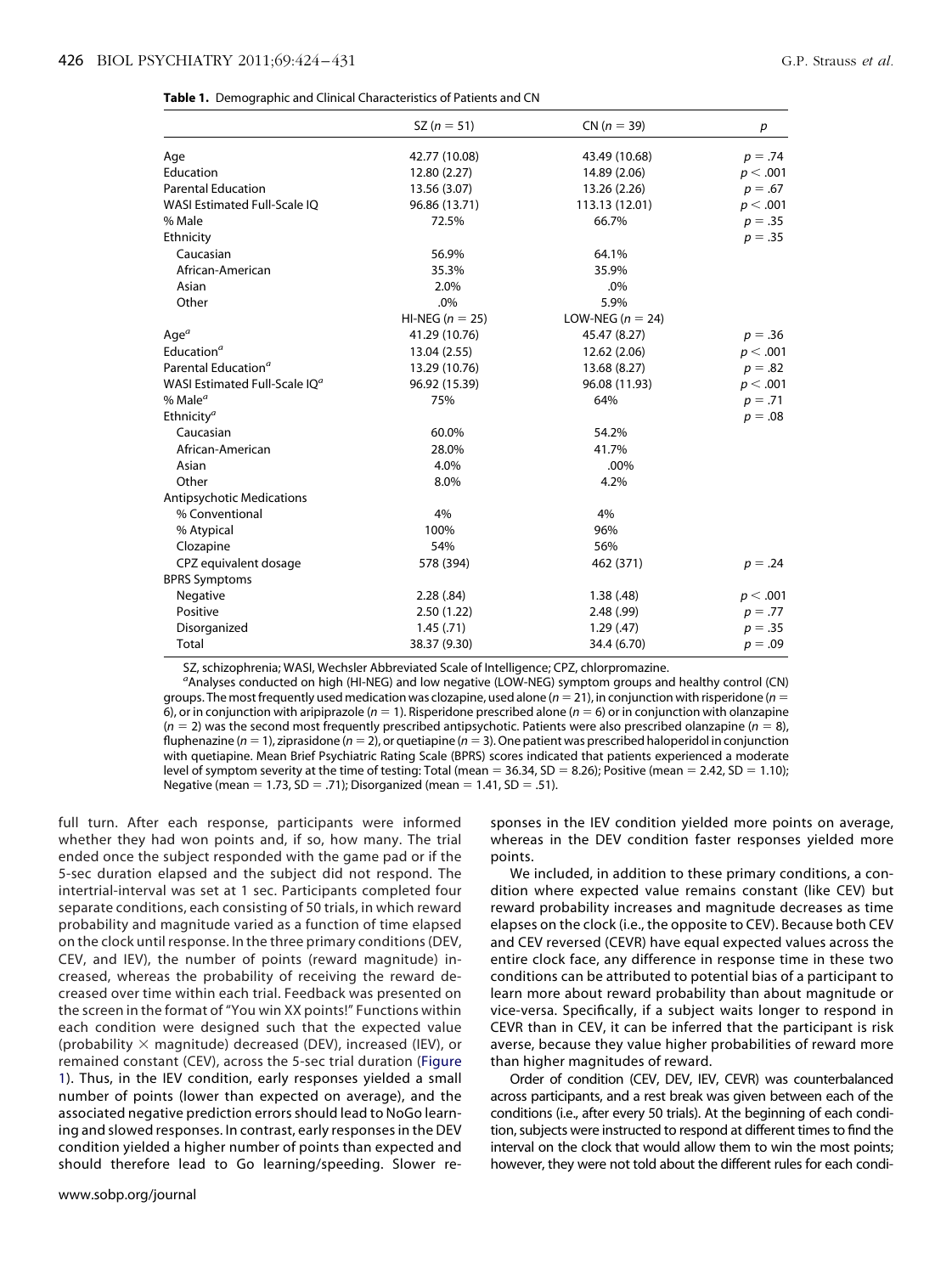<span id="page-3-0"></span>

**Figure 1.** Depiction of task conditions. Task conditions: decreasing expected value (DEV) (i.e., Go learning), constant expected value (CEV), increasing expected value (IEV) (i.e., NoGo Learning), and CEV reversed (CEVR). The x axis in all plots corresponds to the time after onset of the clock stimulus at which the response is made. The equations are designed such that the expected value in the beginning in DEV is approximately equal to that at the end in IEV so that, if optimal, subjects should obtain the same average reward in both IEV and DEV.**(A)** Example clock-face stimulus; **(B)** probability of reward occurring as a function of response time; **(C)** reward magnitude (contingent on **A**); **(D)** expected value across trials for each time point. Note that CEV and CEVR have the same expected value (EV) so the black line represents EV for both conditions.

tion (e.g., IEV, DEV). Each condition also had a different color clock face to highlight the uniqueness of each context, and the assignment of color was counterbalanced across conditions. The task was presented with E-Prime software.

Computational modeling was used as a tool to more specifically probe aspects of behavior in this task [\(32\).](#page-7-0) The model allows us to estimate the degree towhichindividualsadjust their response timesas a function of accumulated reward prediction errors and uncertaintydriven exploration, distinctly from other components (see Table 2 for description of model parameters and Supplement 1 and Frank *et al.* [\[32\]](#page-7-0) for mathematical details). The major parameters of interest for the current study are  $\alpha G$ ,  $\alpha N$ , and  $\varepsilon$ . The  $\alpha G$  and  $\alpha N$  parameters were used to test whether patients have deficits in learning from gains versus losses more fully than what can be surmised from the behavioral data, because themodel estimates on average the degree to which subjects

speed up or slow down and use positive and negative prediction errors across all conditions. The  $\varepsilon$  parameter was used to test the possibility that individuals with SZ have a reduced tendency to appropriately explore alternative actions in the hope that they might produce better outcomes.

# **Data Analysis**

Behavioral analyses examined RT for each condition, either for the entire block or the difference score between the second and first half of trials in each condition as indicated in the text. Repeated measures analyses of variance (ANOVAs), one-way ANOVAs, *t* tests, and  $\chi^2$  analyses were calculated to determine group differences. Spearman correlations were calculated to examine relationships between test data and symptoms. The Greenhouse-Geisser correction was applied in instances when the assumptions of sphericity or covariance were violated. Scheffe contrasts were additionally performed as post hoc tests. Wilcoxon–Mann–Whitney tests were used to examine group differences on modeling parameters. Initial analyses examined betweengroup differences in patients and CN. However, given that SANS scores are typically bimodally distributed, we examined the role of negative symptoms with between-group analyses (i.e., comparing high negative symptom, low negative symptom, and control groups) but also reported correlations for completeness. Data were analyzed with SPSS version 12 software (SPSS, Chicago, Illinois).

#### **Results**

#### **Go Versus NoGo Learning and Uncertainty-Driven Exploration**

Analysis of behavioral data indicated that in both SZ patients and CN, RTs in the IEV condition (NoGo learning) were significantly slower than the DEV condition (Go learning) (CN:  $t = -4.48$ ,  $p < .001$ ; SZ:  $t =$  $-4.99$ ,  $p < 0.001$ ), suggesting that both groups learn to adapt RTs in the expected direction (Table S1 in Supplement 1). However, these overall means calculated across the entire block of trials mask differences in learning from the beginning to the end of the condition. As such, difference scores were computed separately for each condition to estimate RT adaptation from the first half of trials to the second half of trials (second half of trials  $f$  first half of trials). Consistent with hypotheses, SZ patients fail to learn to speed up by the end of the block in the DEV (Go learning) condition as much as CN but perform similarly to CN in the IEV (NoGo) and CEV (Control) conditions [\(Figure 2\)](#page-4-0). This was confirmed statistically by separate repeated measures ANOVAs, which indicated that groups significantly differed on the DEV condition  $[F(1,88) = 9.49, p = .003]$  ( $p = 10$ ) but not the IEV [ $F(1,88) = .01, p =$ .913] ( $\eta$ 2 = .00) or CEV conditions [ $F(1,88) = 1.86$ ,  $p = .176$ ] ( $\eta$ 2 = .02).

| Table 2. Reinforcement Learning Domains Assessed by Computational Modeling Parameters |  |  |  |
|---------------------------------------------------------------------------------------|--|--|--|
|---------------------------------------------------------------------------------------|--|--|--|

| <b>Modeling Parameter</b> | Description                                                                                                                                                                                                                                                                                                                             |  |  |
|---------------------------|-----------------------------------------------------------------------------------------------------------------------------------------------------------------------------------------------------------------------------------------------------------------------------------------------------------------------------------------|--|--|
| Κ                         | Estimates baseline motor response tendency independent of other factors.                                                                                                                                                                                                                                                                |  |  |
| λ                         | A response recency parameter scaling the impact of the previous response's RT on the current choice, independent of any<br>change in value.                                                                                                                                                                                             |  |  |
| ε                         | Predicts trial-by-trial RT swings to occur when one is relatively more uncertain about the reward probabilities for fast or<br>slow responses. Thus, with sufficiently high values, RT swings are predicted to occur in the direction of greater<br>uncertainty about the likelihood that outcomes might be better than the status quo. |  |  |
| $\alpha$ G                | The degree to which individuals speed RTs as a function of positive prediction errors.                                                                                                                                                                                                                                                  |  |  |
| $\alpha$ N                | The degree to which individuals slow RTs as a function of negative prediction errors.                                                                                                                                                                                                                                                   |  |  |
| ρ                         | Predicts the extent to which individuals adjust RTs in the direction of greater probability of obtaining a positive outcome<br>on the basis of the observed reward statistics.                                                                                                                                                          |  |  |
| υ                         | A "going for gold" parameter, which predicts that participants will adjust RTs toward that which has produced the single<br>largest reward experienced thus far.                                                                                                                                                                        |  |  |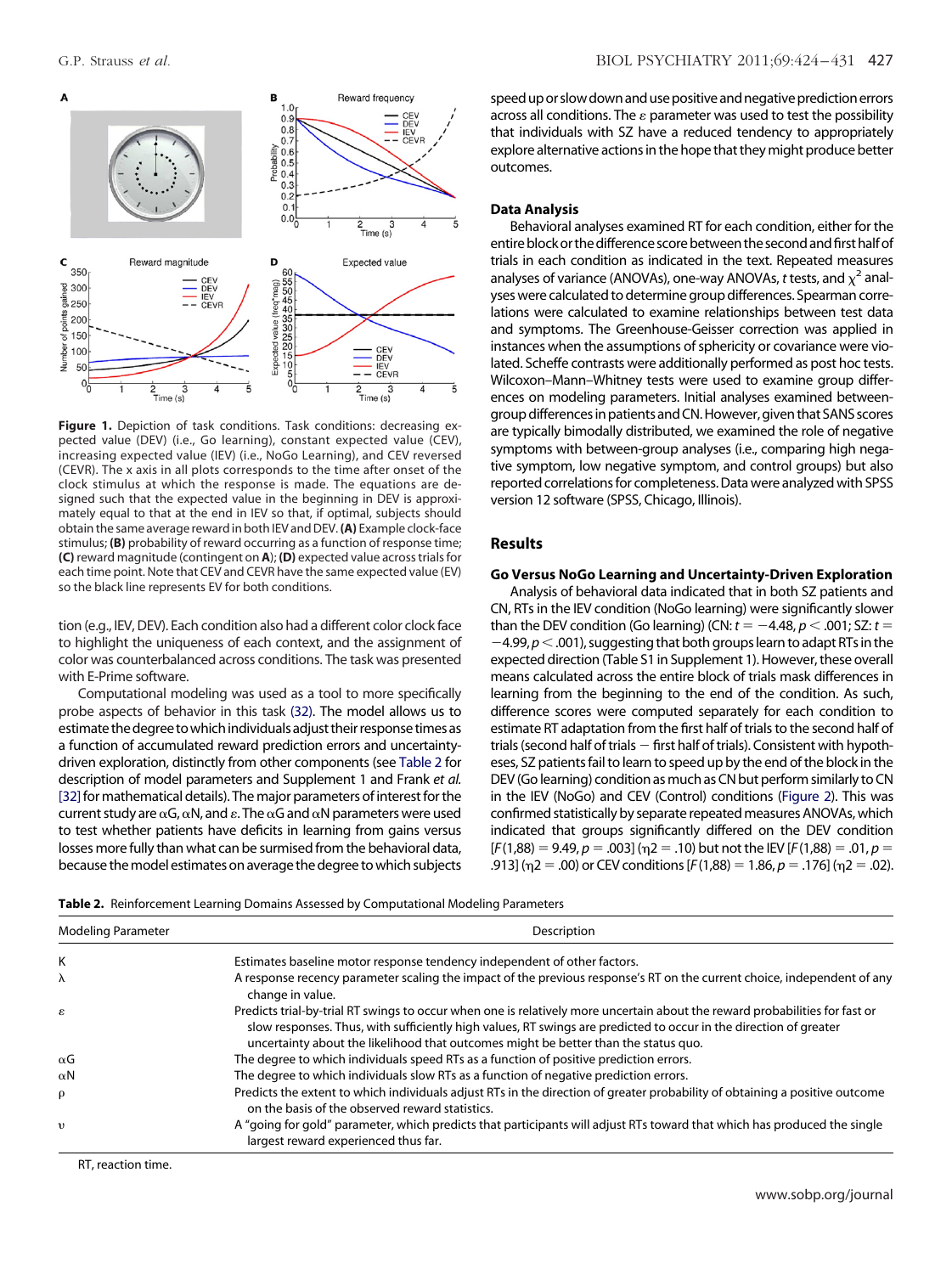<span id="page-4-0"></span>

**Figure 2.** Mean reaction time (RT) difference score from first half of trials to second half of trials for CEV, DEV, and IEV conditions in schizophrenia (SZ) patients and healthy control subjects (CN).  $SZ =$  white bars;  $CN =$  purple bars. Values reflect the mean RT change from beginning to end of the block for each condition (i.e., the relative learning within that condition). More negative values reflect that subjects learn to speed responses (Go), and more positive values reflect learning to slow down to obtain rewards within that condition (NoGo). Other abbreviations as in [Figure 1.](#page-3-0)

These behavioral findings are consistent with intact NoGo but impaired Go learning in SZ.<sup>1</sup>

Computational modeling was used to obtain a richer understanding of these behavioral findings on Go and NoGo learning. Overall, the computationalmodel encompassing the specified combination of parameters (Results in Supplement 1) and the best fit to the data in our previous study also provided a reasonable fit to the behavioral data here (Figure 3).

Significant parameter differences between SZ patients and CN were observed for  $\varepsilon$ , the degree to which exploration occurs in proportion to relative uncertainty about reward outcomes [ $F(1,88) = 9.1$ ,  $p =$ .003]. These differences remain significant after Bonferroni correction (Figure 4). Additional analyses also confirmed that the exploration effect in SZ was specific to uncertainty, because groups did not differ in measures of overall RT variability or RT swings (Figure S4 in Supplement 1). There was also a trend for  $\alpha$ G to be smaller in patients (Wilcoxon–Mann–Whitney test, two-tailed  $p = .07$ ), consistent with the behavioral results, whereby patients exhibited deficits in learning to speed responses in the DEV condition. A follow-up logistic regression with both parameters entered as predictors confirmed that both the explore ( $p < .02$ ) and  $\alpha G$  parameters ( $p = .028$ ) were independently predictive of SZ. There were no other significant differences between patients and CN in any of the other parameters [\(Table 3\)](#page-5-0).

A regression analysis shed further light onto this interpretation, revealing that individual differences in the tendency to speed up to maximize rewards in the DEV condition is predicted by  $\alpha G$  ( $p =$ .018), such that higher parameters were associated with increased speeding. No such difference was seen in terms of the model parameter estimating the degree to which participants slow down as a function of negative prediction errors.

#### **Negative Symptoms**

We also conducted analyses examining behavioral and modeling parameters in patients with high negative symptoms (HI-NEG), low negative symptoms (LOW-NEG), and CN. As can be seen in Figure 5, the HI-NEG group showed significantly reduced speeding from the first to



**Figure 3.** Response times as a function of trial in all 90 subjects **(A)** and computational model fits **(B)**. The figures depict response times as a function of trial number, smoothed (with weighted linear least squares fit) over a 10-trial window in **(A)** all 90 participants, **(B)** computational model fits. Overall, relative to baseline CEV response times, participants speed up in DEV and slow down in IEV. The CEVR response times are also slowed in both data and model due to a high frequency of negative prediction errors for early responses (see Moustafa *et al.* [23] and Frank *et al.* [32]). Abbreviations as in [Figures 1 and 2.](#page-3-0)

second half of trials in the DEV condition, consistent with a Go learning deficit in HI-NEG patients. One-way ANOVAs, conducted with difference scores (second half of trials  $-$  first half of trials) as the dependent variable, support this interpretation, indicating that the three groups significantly differed on DEV [*F*(2,85) = 4.78, *p* = .01] ( $p$ 2 = .11) but not lEV [*F*(2,85) = .23, *p* = .37] (η2 = .01) or CEV [*F*(2,85) = .99, *p* = .73] (η2 = .02). Post hoc Scheffe contrasts conducted for the DEV change condition were significant between the HI-NEG and CN ( $p = .02$ ) but not the LOW-NEG and CN ( $p = .14$ ) or HI-NEG and LOW-NEG ( $p = .68$ ) groups. The correlation between the SANS total score and DEV and IEV conditions was nonsignificant. The discrepancy between the significant between-subjects analysis on the DEV condition and nonsignificant correlation between negative symptoms and DEV learning is likely because Go learning deficits were most pronounced in HI-NEG



**Figure 4.** Uncertainty-driven exploration in individuals with schizophrenia (SZ) and healthy control subjects (CN). The explore parameter estimated from the model is reduced in schizophrenia ( $*p < .01$ ).

<sup>&</sup>lt;sup>1</sup>To further examine the specificity of Go and NoGo learning performance in SZ and CN, we conducted a three-condition (CEV, DEV, IEV)  $\times$  two-Time (Block 1, Block 2)  $\times$  two-Group (SZ, CN) repeated measures analysis of variance (ANOVA), and found a nonsignificant interaction ( $p = .16$ ). Nonetheless, the analyses were consistent in direction with the results of the ANOVAs performed on the learning measures. We suspect that the additional variance introduced into these more complex ANOVA models resulted in less observed power.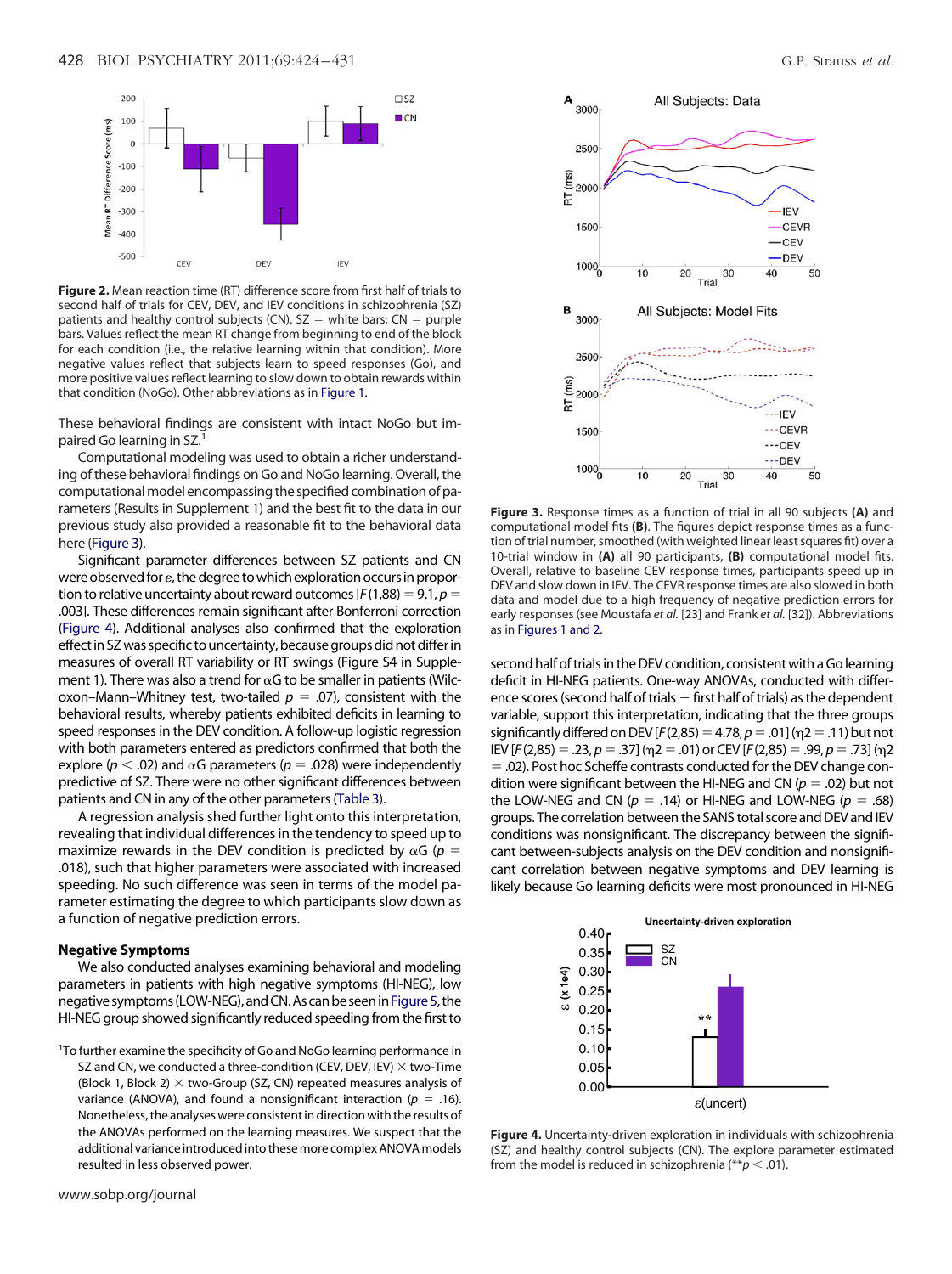## <span id="page-5-0"></span>**Table 3.** Best-Fitting Model Parameters for Patients and CN

|    | $\overline{\phantom{a}}$ | $\ddot{\phantom{a}}$ | αG            | $\alpha$ N |          |          | c                       |
|----|--------------------------|----------------------|---------------|------------|----------|----------|-------------------------|
| SZ | 1532 (67)                | .31(.02)             | $17 (03)^a$   | .31(.05)   | 583 (73) | .12(.02) | 1306 (228) <sup>b</sup> |
| CN | 1558 (80)                | .34(.03)             | .26 $(.04)^a$ | .29(.06)   | 580 (72) | .12(.01) | 2593 (351) <sup>b</sup> |

Values reflect mean (SE).

CN, healthy control subjects; SZ, schizophrenia patients.

 $p^{b}$ p < .01.

patients but still present in LOW-NEG patients as well, thereby attenuating the strength of the correlation.

In a separate analysis of behavioral data, HI-NEG patients also failed to show either a probability or magnitude bias, whereas CN and LOW-NEG both showed a bias to learn more about probability than magnitude (Figure S1 in Supplement 1 for discussion).

One-way ANOVAs indicated that the three groups failed to significantly differ on any parameter other than exploration  $[F(2,85) = 5.02,$ *p* = .009] (HI-NEG: mean = 1187, SD = 1561; LOW-NEG: mean = 1323,  $SD = 1678$ ). Post hoc Scheffe contrasts indicated significant differences between HI-NEG and CN ( $p = .03$ ) subjects; however, LOW-NEG and CN ( $p =$  .06) and HI-NEG and LOW-NEG ( $p =$  .97) did not significantly differ. Interestingly, correlational analyses indicated that the dramatic reduction in exploration was most severe in patients with high avolition-anhedonia SANS summary scores ( $r=-.$ 28,  $p<.$ 05). There were no significant correlations between  $\varepsilon$  and the restricted affect (SANS alogia + blunted affect items) summary score (*r =* .05) or the SANS total, suggesting that the relationship might be specific to the avolition-anhedonia domain. Follow-up correlational analyses with the avolition and anhedonia global scores indicated that the relationship with exploration was specific to anhedonia (anhedonia  $r=-.44$ ,  $p<.01$ ; avolition  $r=-.15$ ,  $p>.3)$  (Figure 6). The test for significant differences between these correlations approached significance ( $z = -1.54$ ,  $p = .06$ ).

Given the unique association with anhedonia, we further investigated whether the association between anhedonia and exploration was specific to uncertainty and determined that anhedonia was only associated with uncertainty-driven exploration and not overall RT variability or consecutive RT variance. Furthermore, control model simulations revealed that other models of RT swings, including parameters for lose-switch or regression to the



**Figure 5.**Go Learning high (HI-NEG) and low (LOW-NEG) negative symptom patient groups, and CN subjects. Mean RT change from beginning to end of block for the DEV condition (Go Learning). More negative values reflect better Go Learning (i.e., learning to speed up from then first half of trials to the second half of trials). Other abbreviations as in [Figure 2.](#page-4-0)

mean did not correlate with anhedonia (Results and Figure S2 in Supplement 1).

# **Antipsychotic Medication**

Correlational analyses indicated that CPZ dosage was not significantly correlated with behavioral performance in any of the conditions (all*p*values .16) ormodelingparameters(all*p*values .14).Analyses examining between-group differences in patients categorized as a function of low- and high-potency D2 blockade antipsychotics indicated no differences between medication groups in behavioral task conditions (Results in Supplement 1).

# **Discussion**

Two main findings emerged from the current study. First, behavioral data indicated that patients were less able to learn to speed up to maximize rewards, which is consistent with a Go learning deficit. The model simulations suggest that this deficit might at least in part be due to lower  $\alpha$ G parameter, because a regression analysis revealed that individual differences in the tendency to speed up to maximize rewards in the DEV condition is predicted by  $\alpha$ G, such that higher parameters were associated with increased speeding. Given that SZ showed a deficit in both  $\alpha$ G and the DEV but not  $\alpha$ N or IEV, we feel that the results of the computational model provide further confidence that the deficits specific to Go learning in SZ are reliable. Furthermore, symptom subgroup analyses revealed that, in terms of DEV performance, Go learning deficits are most severe in patients exhibiting greater severity of negative symptoms.

These findings are consistent with our previous probabilistic selection study indicating that SZ is associated with impaired Go learning and intact NoGo learning [\(19\).](#page-7-0) When viewed in conjunction with neurocomputational models of corticostriatal circuitry in reinforcement learning [\(7,8\),](#page-7-0) the current behavioral and modeling findings are suggestive of potential dysfunction in the direct D1-driven BG pathway leading to abnormalities in using positive feedback to guide behavior, with relatively intact function in the D2-driven, indirect pathway leading to normal use of probabilistic negative feedback in decision making. This BG-based account is supported by other evidence indicating



**Figure 6.** Uncertainty-driven exploration as a function of anhedonia. Left: scatter plot across all patients. Right: means for each level of anhedonia. Error bars reflect SEM.

 ${}^{a}p = .07.$ <sup>*b*</sup>n  $\leq 01$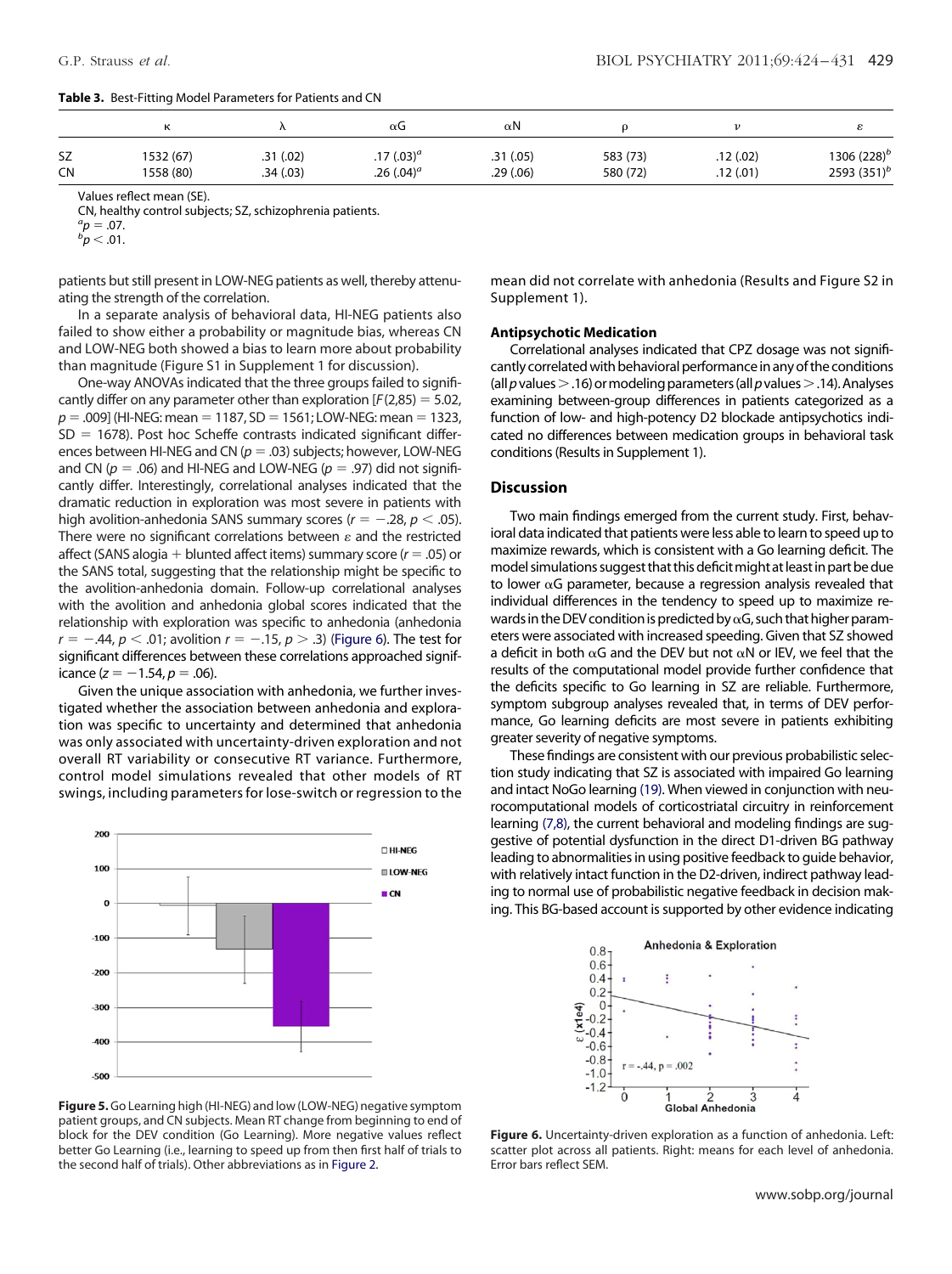<span id="page-6-0"></span>that BG DA acts to speed responding toward rewarding cue[s\(38,39\)](#page-7-0) as well as pharmacological and animal studies showing that this process likely relies on D1-driven activation and Go learning (40 – 42). However, this interpretation is of course speculative and cannot be confirmed without conducting a study on unmedicated first-episode patients to see whether NoGo learning improves when patients are treated with D2-blocking antipsychotics.

A second major finding was that SZ patients exhibited a large and reliable reduction in the tendency to make exploratory behavioral adjustments toward responses that could potentially yield larger expected values than those obtained by staying with the status quo. Additionally, given that there was no association between anhedonia and overall RT variability or consecutive variance, anhedonia seems to be selectively associated with the failure to initiate the proactive strategy of adjusting responses to gather more information to reduce uncertainty about potential benefits of alternative behaviors. These findings demonstrate the usefulness of computational modeling approaches to psychiatry [\(43– 47\).](#page-7-0)

We posit that these effects are related to degradations in prefrontal cortical DA function, often attributed as a source of negative symptoms [\(24,26,48,49\).](#page-7-0) This interpretation is supported by our recently reported gene-dose effect of the val/met polymorphism of the COMT gene in healthy individuals performing this same task [\(32\),](#page-7-0) which indicated that the val/val genotype was characterized by the lowest degree of uncertainty-driven exploration and the met/met genotype with the greatest degree of exploration. Variations in COMT affect prefrontal and particularly orbitofrontal DA levels [\(22\),](#page-7-0) and a recent study reported a COMT gene dose effect on orbitofrontal activity during reward receipt [\(50\).](#page-7-0) Thus, together, these studies support the assertion that the val/val genotype shares features of cognitive dysfunction observed in SZ [\(51\).](#page-7-0) Finally, ongoing imaging work in healthy individuals (N. Long, B.S., unpublished data, September 1, 2010), together with other related studies [\(31,52\),](#page-7-0) suggest that relative uncertainty computations associated with exploration are represented in prefrontal cortical activation patterns. Finally, even if the computations of expected reward values are relatively intact in SZ, it is possible that patients with anhedonia explicitly assign a negative expected value to uncertain outcomes, due to their prior expectations (see Huys and Dayan [\[47\]](#page-7-0) for a related model of depression). Regardless of the neural mechanism, our findings suggest that anhedonia might result from an inability to determine when to explore actions that might improve one's ability to obtain rewards.

Of particular interest was that reduced uncertainty-driven exploration correlated with the avolition-anhedonia domain on the SANS but not the Restricted Affect factor. Additionally, the effect was more highly related to anhedonia than avolition. This result is potentially informative about differences in the pathology of these symptom domains. As rated by the SANS, anhedonia reflects a behavioral component of reward seeking (e.g., initiating social activities, sexual interest/ and or activity, pursuing recreational activities, number of close relationships) rather than the capacity to experience pleasure, which is often inferred from behavior. Avolition items on the SANS are less related to reward-seeking behavior and more broadly related to the frequency with which patients initiate and persist in many kinds of tasks, which is likely to be influenced by a number of factors, such as disorganization, generalized cognitive impairment, and sedation. The significant correlation with anhedonia but not avolition might therefore reflect that reduced reward-seeking behavior in SZ is critically related to the extent to which patients make exploratory choices when they are uncertain about the value of alternative actions and whether they might produce better outcomes than the status quo.

Results should be viewed with certain limitations in mind. First,

analyses regarding the role of medication on task performance should be viewed with caution, because CPZ equivalents for atypical medications might not be appropriate and D2 potency classifications provide only a gross estimate of the effects of different antipsychotics. A more definitive test of antipsychotic effects should be conducted in first episode patients tested on and off medications. Second, we did not collect DNA in this study, and it is unclear whether the COMT genetic effect observed in healthy individuals on exploration might partially contribute to the effects of anhedonia and SZ reported here. Finally, although the SANS is still the gold standard negative symptom assessment in the field, it has recently been suggested that newer measures being developed in response to the National Institute of Mental Health Measurement and Treatment Research to Improve Cognition in Schizophrenia (e.g., Kirkpatrick *et al.* [\[53\]\)](#page-7-0) initiative might provide a more comprehensive and current assessment of negative symptom dimensions. As such, it is unclear whether the relationship reported between SANS anhedonia and exploration might actually reflect some other component of negative symptoms on these newer scales.

In summary, the current findings have important implications for understanding the etiology of SZ. Results from the computational model and behavioral data indicate that patients have deficits in Go learning, which seem to be due to reduced sensitivity to positive prediction errors. Thus, patients show a reduced sensitivity to the impact of rewarding outcomes on future behavioral choices. Furthermore, patients display reduced uncertainty-driven exploration, which was specifically associated with greater severity of anhedonia. Thus, patients are less likely to explore and therefore less likely to discover that an alternative response might yield more rewarding outcomes. Although these deficits are independent of one another in the model, at a clinical level it is easy to imagine how these impairments might amplify one another and result in a narrow behavioral repertoire and a lack of goal-directed, reward-seeking behavior.

*This researchwas supportedbyUSNationalInstitutesofMentalHealth Grant R01 MH080066-01. We would also like to thank the subjects who participated in the study and staff at the Maryland Psychiatric Research Center who made the completion of the study possible. We are especially thankful to members of Dr. Gold's laboratory, Jackie Kiwanuka, Sharon August, Lindsay Phebus, Leeka Hubzin, and Tatyana Matveeva, who conducted subject recruitment and testing. We also thank Thomas Wiecki for helpful comments on an earlier draft of this manuscript.*

*All authors reported no biomedical financial interests or potential conflicts of interest.*

*Supplementary material cited in this article is available online.*

- 1. Elliott R, Newman JL, Longe OA, Deakin JF (2003): Differential response patterns in the striatum and orbitofrontal cortex to financial reward in humans: A parametric functional magnetic resonance imaging study. *J Neurosci* 23:303–307.
- 2. Frank MJ, Claus ED (2006): Anatomy of a decision: striato-orbitofrontal interactions in reinforcement learning, decision making, and reversal. *Psychol Rev* 113:300 –326.
- 3. O'Doherty J, Kringelbach ML, Rolls ET, Hornak J, Andrews C (2001): Abstract reward and punishment representations in the human orbitofrontal cortex. *Nat Neurosci* 4:95–102.
- 4. Roesch MR, Olson CR (2004): Neuronal activity related to reward value and motivation in primate frontal cortex. *Science* 304:307–310.
- 5. Wallis JD (2007): Orbitofrontal cortex and its contribution to decisionmaking. *Annu Rev Neurosci* 30:31–56.
- 6. Wallis JD, Miller EK (2003): Neuronal activity in primate dorsolateral and orbital prefrontal cortex during performance of a reward preference task. *Eur J Neurosci* 18:2069 –2081.